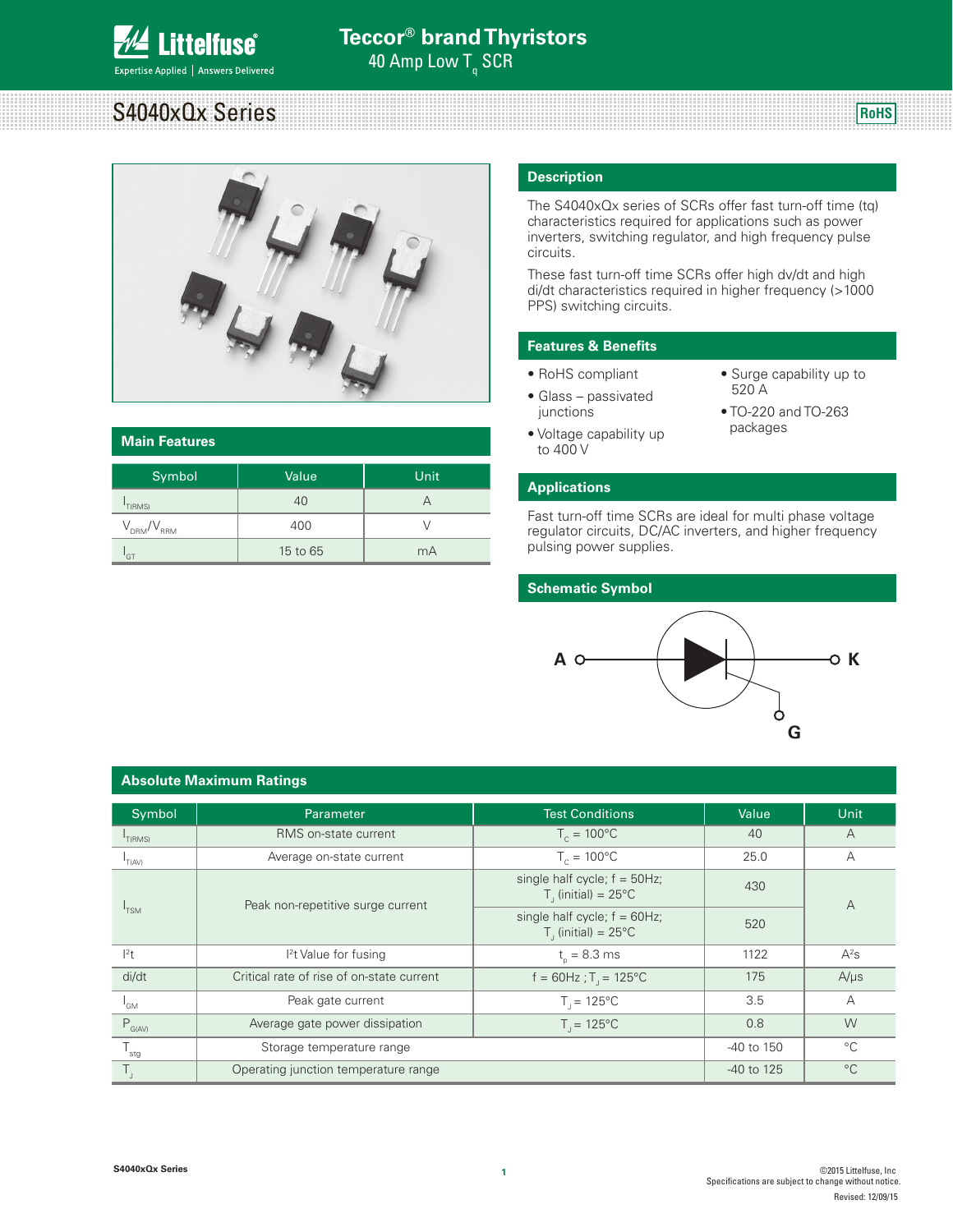

# **Electrical Characteristics (** $T<sub>J</sub>$  **= 25°C, unless otherwise specified) Electrical Characteristics** (T<sub>J</sub> = 25°C, unless otherwise specified)

| Symbol                     | <b>Test Conditions</b>                                                                     |      | Sxx40xQ | Sxx40x02 | Sxx40xQ3 | <b>Unit</b> |
|----------------------------|--------------------------------------------------------------------------------------------|------|---------|----------|----------|-------------|
|                            |                                                                                            | MAX. | 35      | 45       | 65       |             |
| $1_{GT}$                   | $V_p = 12V$ ; R <sub>1</sub> = 30 Ω                                                        | MIN. | 15      | 30       | 38       | mA          |
| $V_{\text{GT}}$            |                                                                                            | MAX. | 1.5     |          | $\vee$   |             |
| $\mathsf{I}_{\mathsf{GT}}$ | $V_p = 12V$ ; R <sub>1</sub> = 30Ω; T <sub>1</sub> = -40°C                                 | MAX. | 75      | 95       | 160      | mA          |
| dv/dt                      | $V_p = V_{pRM}$ ; gate open; T <sub>J</sub> = 100°C                                        | MIN. |         | 650      |          | $V/\mu s$   |
|                            | $V_p = V_{pRM}$ ; gate open; T <sub>1</sub> = 125°C                                        |      |         | 550      |          |             |
| $\rm V_{GD}$               | $V_{\text{D}} = V_{\text{DRM}}$ ; R <sub>L</sub> = 3.3 k $\Omega$ ; T <sub>J</sub> = 125°C | MIN. |         | 0.2      |          | $\vee$      |
| ŀн                         | $I_r = 400 \text{mA}$ (initial)                                                            | MAX. | 70      | 120      | 200      | mA          |
| $t_{\alpha}$               | (1)                                                                                        | MAX. | 15      | 12       | 5        | $\mu s$     |
| $t_{gt}$                   | $I_c = 2 \times I_{cr}$ ; PW = 15µs; $I_r = 80$ A                                          | TYP. | 3.0     |          | 3.5      | $\mu s$     |

Note :

(1) l<sub>r</sub>=0.5A; t<sub>p</sub>=50µs; dv/dt=5V/µs; di/dt=-30A/µs

### **Static Characteristics**

| Symbol                                                                                   | <b>Test Conditions</b>                         |                        |            | S4040xQ | S4040xQ2 | S4040xQ3 | Unit |
|------------------------------------------------------------------------------------------|------------------------------------------------|------------------------|------------|---------|----------|----------|------|
| V <sub>TM</sub>                                                                          | MAX.<br>$I_{T} = 80A$ ; t <sub>n</sub> = 380µs |                        | 2.2<br>1.8 |         |          |          |      |
| $V_{DRM}^{\prime}/V_{RRM}^{\prime}$<br><b>I</b> <sub>DRM</sub> / <b>I</b> <sub>RRM</sub> |                                                | $T_{1} = 25^{\circ}C$  |            |         | 10       |          |      |
|                                                                                          |                                                | $T_{1} = 100^{\circ}C$ | MAX.       | 1000    |          | μA       |      |
|                                                                                          | $T_{\text{I}} = 125^{\circ}C$                  |                        |            |         | 2000     |          |      |

### **Thermal Resistances**

| Symbol                                                                  | Parameter             | Value | Unit |
|-------------------------------------------------------------------------|-----------------------|-------|------|
| $\left( \begin{array}{c} 1 & \theta \\ \theta & -C \end{array} \right)$ | Junction to case (AC) | 0.6   | °C/W |
| $^1\theta$ (J-A)                                                        | Junction to ambient   | 40    | °CM  |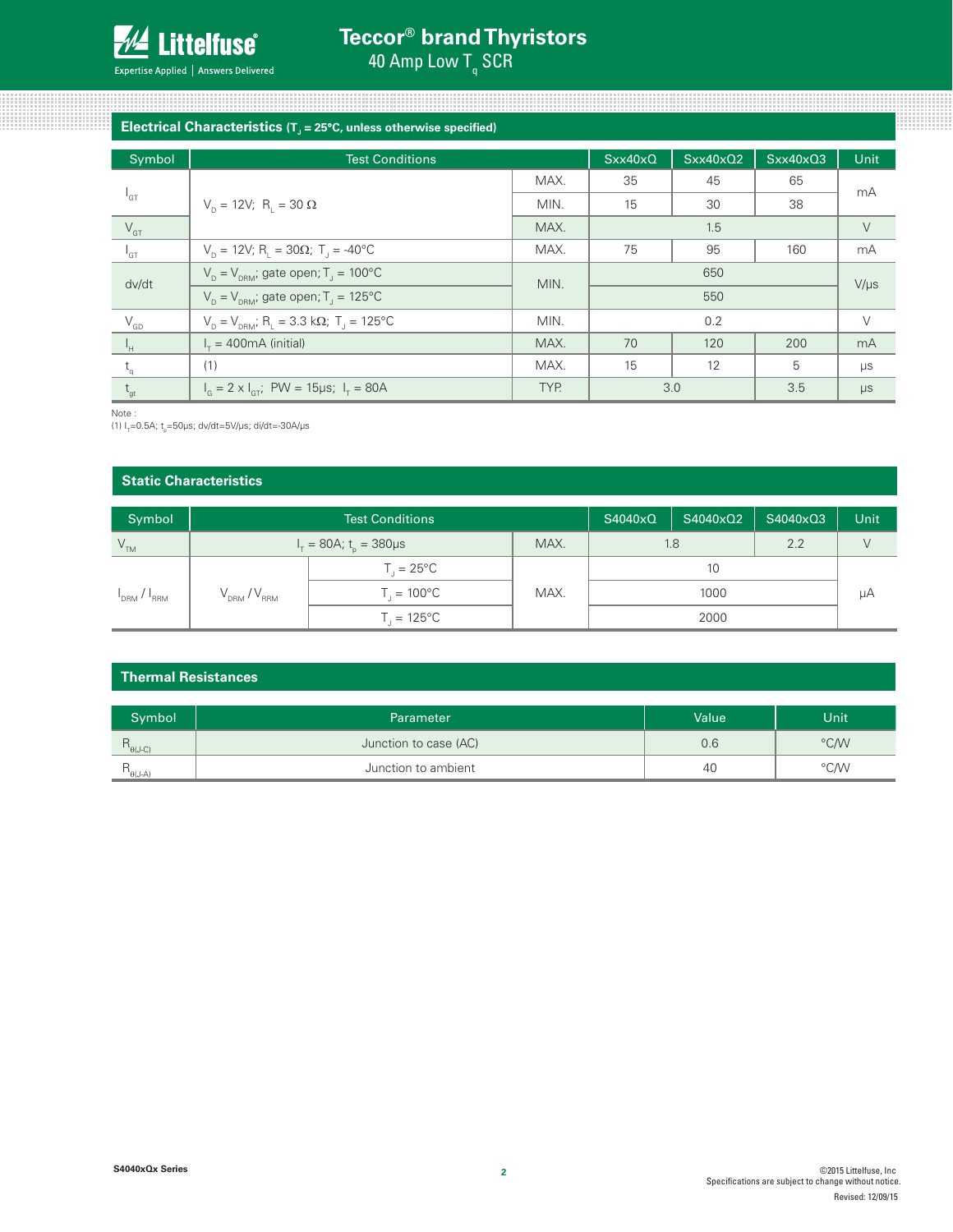

88888888888888888

# **Teccor® brand Thyristors** 40 Amp Low T<sub>q</sub> SCR

88

Expertise Applied | Answers Delivered

# **Figure 1: Normalized DC Gate Trigger Current vs. Junction Temperature**







**Figure 5: Power Dissipation (Typical) vs. RMS On-State Current**



**Figure 2: Normalized DC Gate Trigger Voltage vs. Junction Temperature**

mm

www

88888888



**Figure 4: On-State Current vs. On-State Voltage (Typical)**



**Figure 6: Maximum Allowable Case Temperature vs. RMS On-State Current**

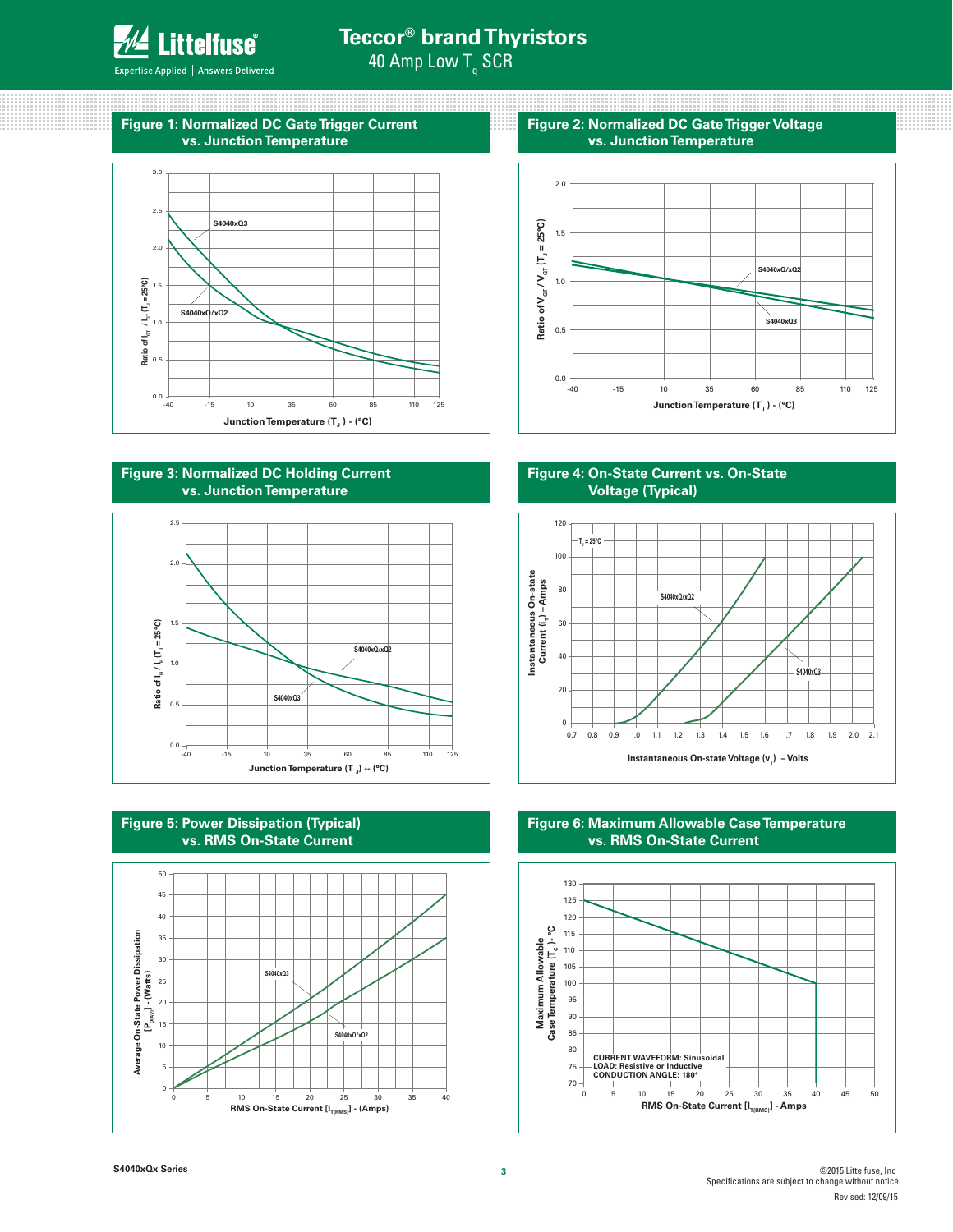

88888888888888888

# **Teccor® brand Thyristors** 40 Amp Low T<sub>q</sub> SCR

an a

Expertise Applied | Answers Delivered

### <u> 1999 - 1999 - 1999 - 1999 - 1999 - 1999 - 1999 - 1999 - 1999 - 1999 - 1999 - 1999 - 1999 - 1999 - 1999 - 199</u> **Figure 7: Maximum Allowable Case Temperature vs. Average On-State Current**



### **Figure 9: Maximum Allowable Ambient Temperature vs. Average On-State Current**



# **Figure 11: Peak Capacitor Discharge Current Derating**



mm

mm

88888888

**Figure 8: Maximum Allowable Ambient Temperature vs. RMS On-State Current**



### **Figure 10: Peak Capacitor Discharge Current**



**4**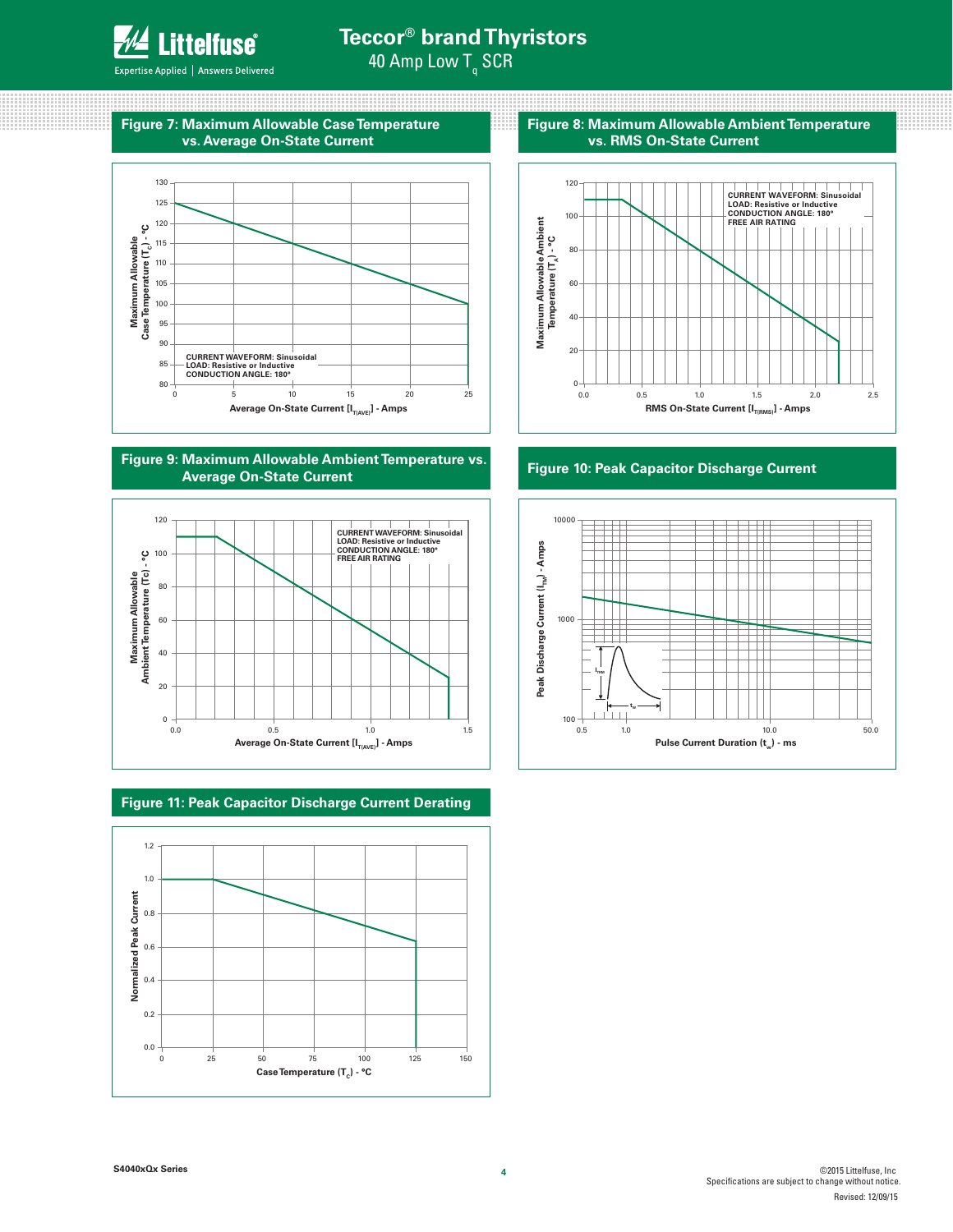

# **Teccor® brand Thyristors**

40 Amp Low T<sub>q</sub> SCR

# **Figure 12: Surge Peak On-State Current vs. Number of Cycles**



SUPPLY FREQUENCY: 60 Hz Sinusoidal LOAD: Resistive RMS On-State Current: [I<sub>T(RMS)</sub>]: Maximum Rated Value at Specified Case Temperature

Notes:

1. Gate control may be lost during and immediately following surge current interval.

::::::::::::::::::::::::

<u>mana</u> www 

2. Overload may not be repeated until junction temperature has returned to steady-state rated value.

#### **Soldering Parameters**

| <b>Reflow Condition</b>                                   |                                            | Pb - Free assembly |  |
|-----------------------------------------------------------|--------------------------------------------|--------------------|--|
|                                                           | - Temperature Min (T <sub>s(min)</sub> )   | $150^{\circ}$ C    |  |
| Pre Heat                                                  | -Temperature Max $(T_{\text{s(max)}})$     | $200^{\circ}$ C    |  |
|                                                           | -Time (min to max) $(t_s)$                 | $60 - 180$ secs    |  |
| Average ramp up rate (Liquidus Temp)<br>$(T1)$ to peak    |                                            | 5°C/second max     |  |
| $T_{S(max)}$ to $T_{L}$ - Ramp-up Rate                    |                                            | 5°C/second max     |  |
| Reflow                                                    | - Temperature (T <sub>1</sub> ) (Liquidus) | $217^{\circ}$ C    |  |
|                                                           | - Temperature $(t1)$                       | $60 - 150$ seconds |  |
|                                                           | Peak Temperature (T <sub>e</sub> )         | $260^{+0/5}$ °C    |  |
| Time within 5°C of actual peak<br>Temperature $(t_{p})$   |                                            | $20 - 40$ seconds  |  |
| Ramp-down Rate                                            |                                            | 5°C/second max     |  |
| Time 25 $\degree$ C to peak Temperature (T <sub>o</sub> ) |                                            | 8 minutes Max.     |  |
| Do not exceed                                             |                                            | $280^{\circ}$ C    |  |

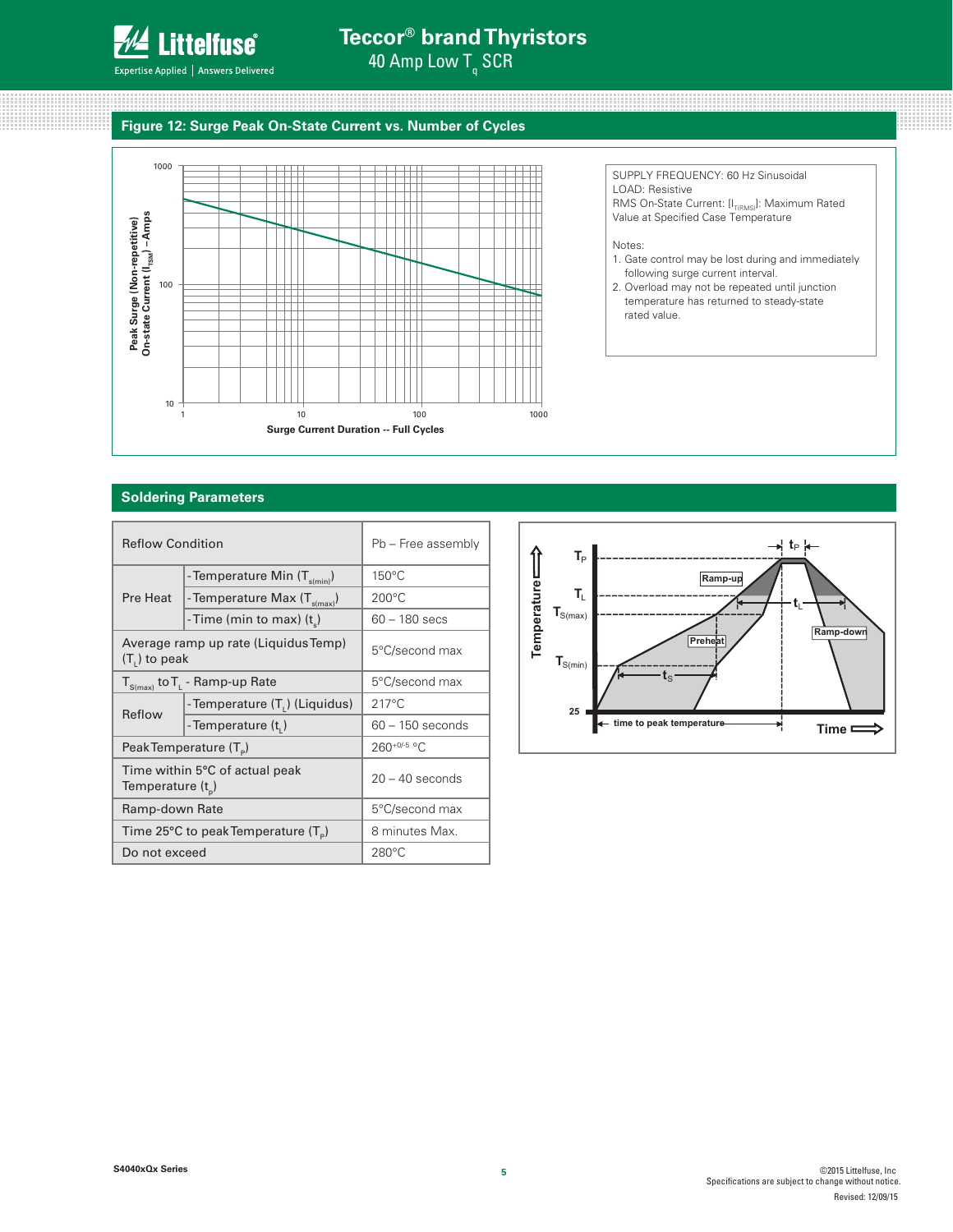

8888888888888888888

| $\mathsf{Expected} \mid \mathsf{Answers}$ Delivere |  |
|----------------------------------------------------|--|
|----------------------------------------------------|--|

| <b>Physical Specifications</b> |                                                                  |  |  |  |  |  |
|--------------------------------|------------------------------------------------------------------|--|--|--|--|--|
| <b>Terminal Finish</b>         | 100% Matte Tin-plated                                            |  |  |  |  |  |
| <b>Body Material</b>           | UL recognized epoxy meeting flammability<br>classification 94V-0 |  |  |  |  |  |
| <b>Lead Material</b>           | Copper Alloy                                                     |  |  |  |  |  |

### **Design Considerations**

Careful selection of the correct device for the application's operating parameters and environment will go a long way toward extending the operating life of the Thyristor. Good design practice should limit the maximum continuous current through the main terminals to 75% of the device rating. Other ways to ensure long life for a power discrete semiconductor are proper heat sinking and selection of voltage ratings for worst case conditions. Overheating, overvoltage (including dv/dt), and surge currents are the main killers of semiconductors. Correct mounting, soldering, and forming of the leads also help protect against component damage.

# **Physical Specifications Environmental Specifications**

| <b>Test</b>                                | <b>Specifications and Conditions</b>                                          |
|--------------------------------------------|-------------------------------------------------------------------------------|
| <b>AC Blocking</b>                         | MIL-STD-750, M-1040, Cond A Applied<br>Peak AC voltage @ 125°C for 1008 hours |
| <b>Temperature Cycling</b>                 | MIL-STD-750, M-1051,<br>100 cycles; -40°C to +150°C;<br>15-min dwell-time     |
| Temperature/<br>Humidity                   | EIA / JEDEC, JESD22-A101<br>1008 hours; 320V - DC: 85°C;<br>85% rel humidity  |
| <b>High Temp Storage</b>                   | MIL-STD-750, M-1031,<br>1008 hours; 150°C                                     |
| <b>Low-Temp Storage</b>                    | 1008 hours; -40°C                                                             |
| <b>Resistance to</b><br><b>Solder Heat</b> | MIL-STD-750 Method 2031                                                       |
| <b>Solderability</b>                       | ANSI/J-STD-002, category 3, Test A                                            |
| <b>Lead Bend</b>                           | MIL-STD-750, M-2036 Cond E                                                    |

**WANDA** 

88888888

#### **Dimensions — TO-220AB (R-Package) — Non-Isolated Mounting Tab Common with Center Lead**





Note: Maximum torque to be applied to mounting tab is 8 in-lbs. (0.904 Nm).

| <b>Dimension</b> | Inches     |            | <b>Millimeters</b> |            |
|------------------|------------|------------|--------------------|------------|
|                  | <b>Min</b> | <b>Max</b> | Min                | <b>Max</b> |
| A                | 0.380      | 0.420      | 9.65               | 10.67      |
| Β                | 0.105      | 0.115      | 2.67               | 2.92       |
| C                | 0.230      | 0.250      | 5.84               | 6.35       |
| D                | 0.590      | 0.620      | 14.99              | 15.75      |
| Ε                | 0.142      | 0.147      | 3.61               | 3.73       |
| F                | 0.110      | 0.130      | 2.79               | 3.30       |
| G                | 0.540      | 0.575      | 13.72              | 14.61      |
| Н                | 0.025      | 0.035      | 0.64               | 0.89       |
| J                | 0.195      | 0.205      | 4.95               | 5.21       |
| Κ                | 0.095      | 0.105      | 2.41               | 2.67       |
| L                | 0.060      | 0.075      | 1.52               | 1.91       |
| M                | 0.085      | 0.095      | 2.16               | 2.41       |
| $\mathsf{N}$     | 0.018      | 0.024      | 0.46               | 0.61       |
| O                | 0.178      | 0.188      | 4.52               | 4.78       |
| P                | 0.045      | 0.060      | 1.14               | 1.52       |
| R                | 0.038      | 0.048      | 0.97               | 1.22       |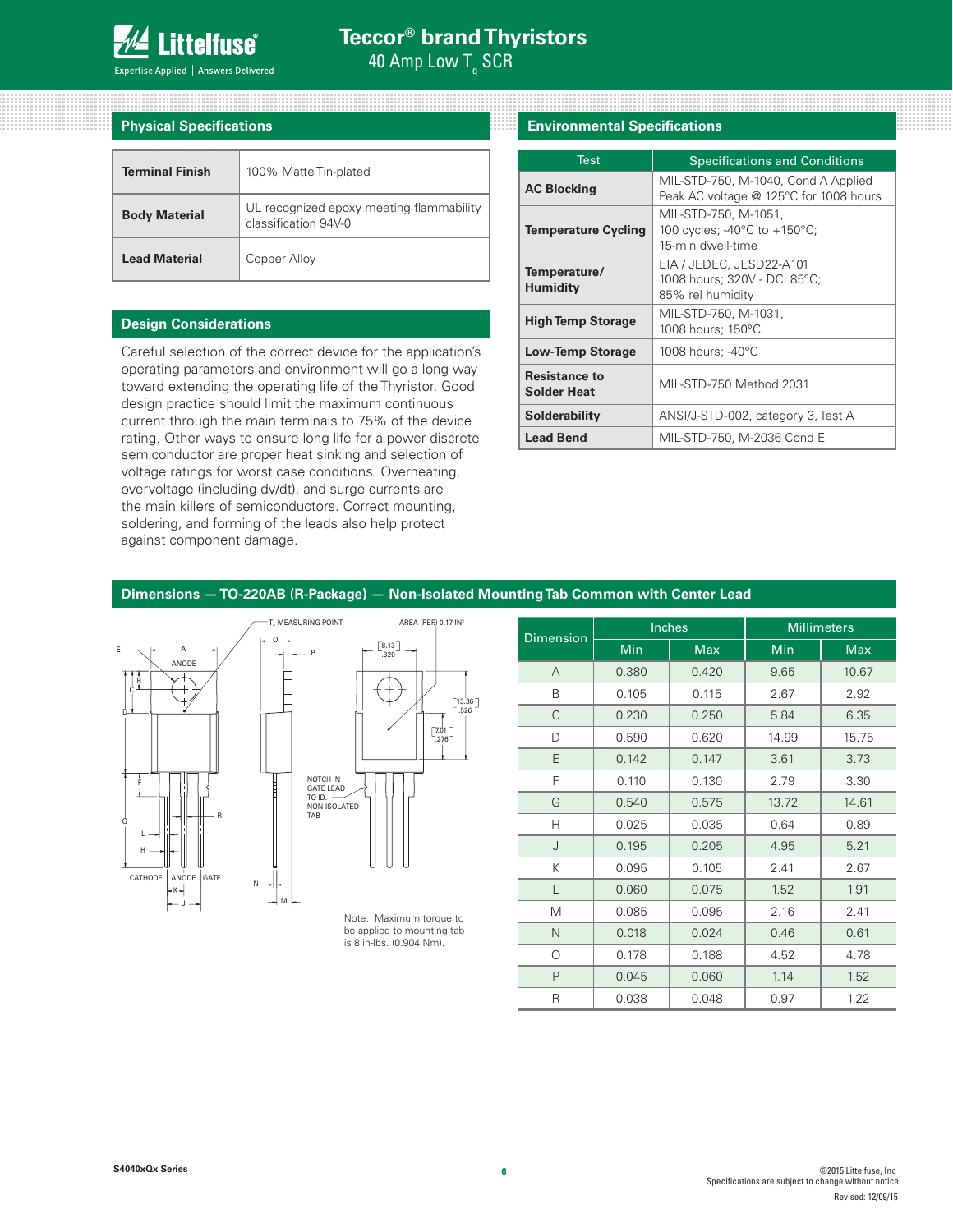

# **Teccor® brand Thyristors**

.276 7.01 .331 8.41

Expertise Applied | Answers Delivered

# 40 Amp Low T<sub>q</sub> SCR

AREA: 0.11 in 2

.320 8.13

 $\Box$ 

Ī

Ħ

# Dimensions – TO- 263 (N-package) **– D<sup>2</sup>-Pak Surface Mount**



| <b>Dimension</b> |       | Inches     | <b>Millimeters</b> |            |
|------------------|-------|------------|--------------------|------------|
|                  | Min   | <b>Max</b> | Min                | <b>Max</b> |
| $\overline{A}$   | 0.360 | 0.370      | 9.14               | 9.40       |
| B                | 0.380 | 0.420      | 9.65               | 10.67      |
| C                | 0.178 | 0.188      | 4.52               | 4.78       |
| D                | 0.025 | 0.035      | 0.63               | 0.89       |
| E                | 0.048 | 0.055      | 1.22               | 1.40       |
| F                | 0.060 | 0.075      | 1.52               | 1.91       |
| G                | 0.095 | 0.105      | 2.41               | 2.67       |
| Н                | 0.083 | 0.093      | 2.11               | 2.36       |
| J                | 0.018 | 0.024      | 0.46               | 0.61       |
| Κ                | 0.090 | 0.110      | 2.29               | 2.79       |
| S                | 0.590 | 0.625      | 14.99              | 15.87      |
| $\vee$           | 0.035 | 0.045      | 0.89               | 1.14       |
| $\cup$           | 0.002 | 0.010      | 0.05               | 0.25       |
| W                | 0.040 | 0.070      | 1.02               | 1.78       |

#### **Part Numbering System Part Marking System**



 TO-220 AB - (R Package) TO-263 (N Package)



Date Code Marking Y:Year Code M: Month Code XXX: Lot Trace Code